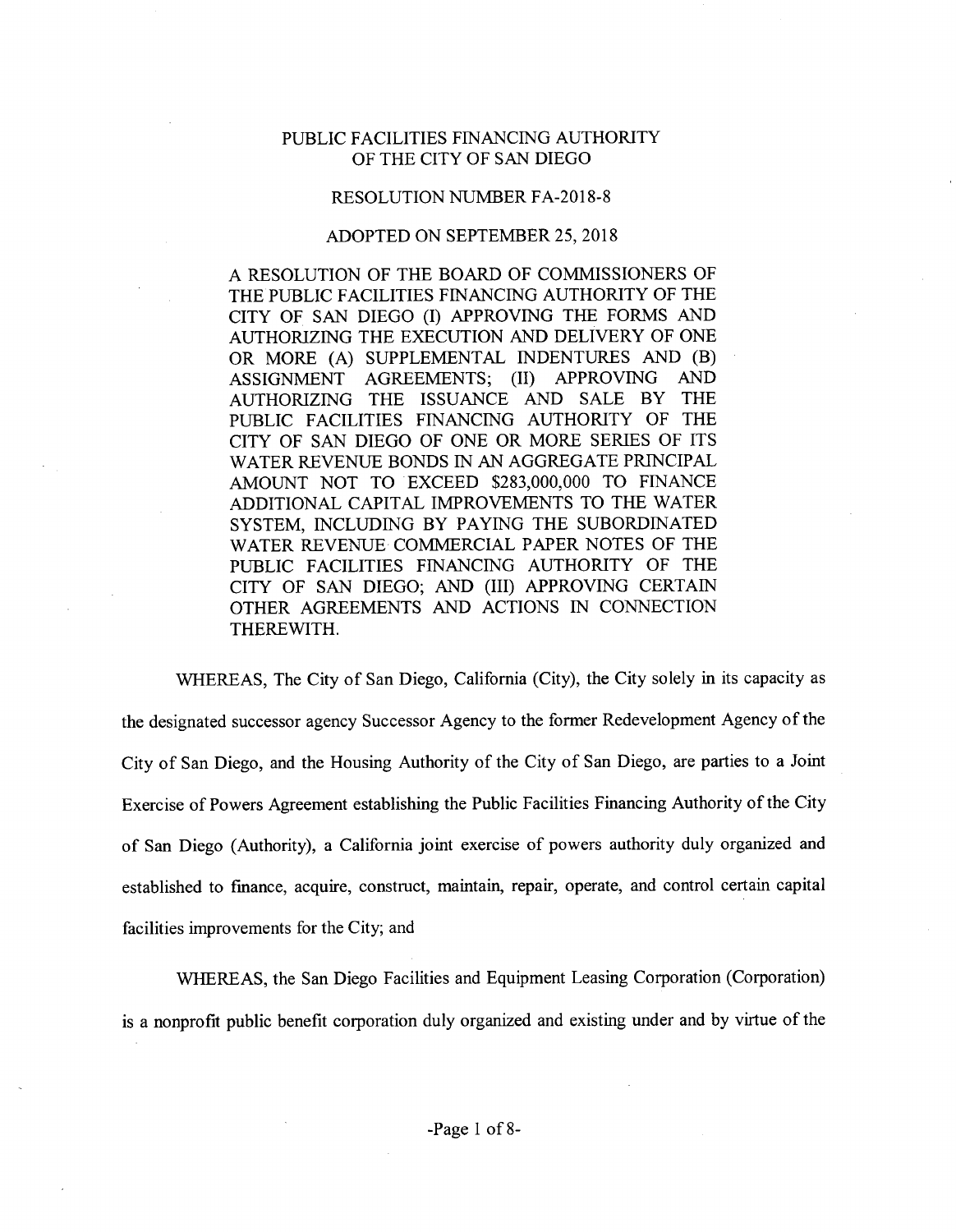laws of the State of California (State) that was incorporated to acquire and lease and/or sell to the City real and personal property to be used in the municipal operations ofthe City; and

WHEREAS, the City has requested the Authority's assistance in effecting the financing of design, acquisition, construction and installation of improvements (Projects) to the Water System of the City (Water System); and

WHEREAS, in order to effectuate the design, acquisition, construction, installation, and improvement of the Water System, the City and the Corporation have entered into an Amended and Restated Master Installment Purchase Agreement, dated as of January 1, 2009, as amended by a First Amendment to Amended and Restated Master Installment Purchase Agreement and as supplemented by the 2009A Supplement to Amended and Restated Master Installment Purchase Agreement, dated as of January 1, 2009, the 2009B Supplement to Amended and Restated Master Installment Purchase Agreement, dated as of June 1, 2009, the 201OA Supplement to Amended and Restated Master Installment Purchase Agreement, dated as of June 1, 2010, the 2012A Supplement to Amended and Restated Master Installment Purchase Agreement, dated as of April 1, 2012, the 2016 Supplement to Amended and Restated Master Installment Purchase Agreement, dated as of June 1, 2016, and the 2017 Commercial Paper Supplement to Amended and Restated Master Installment Purchase Agreement, dated as of January 1, 2017 (collectively, the Installment Purchase Agreement), each by and between the City and the Corporation, pursuant to which the Corporation has agreed to sell certain improvements and additions (comprised of various components, each, a Component) to the Water System and the City has agreed from time to time to purchase certain Components as specified in certain supplements to the Installment Purchase Agreement; and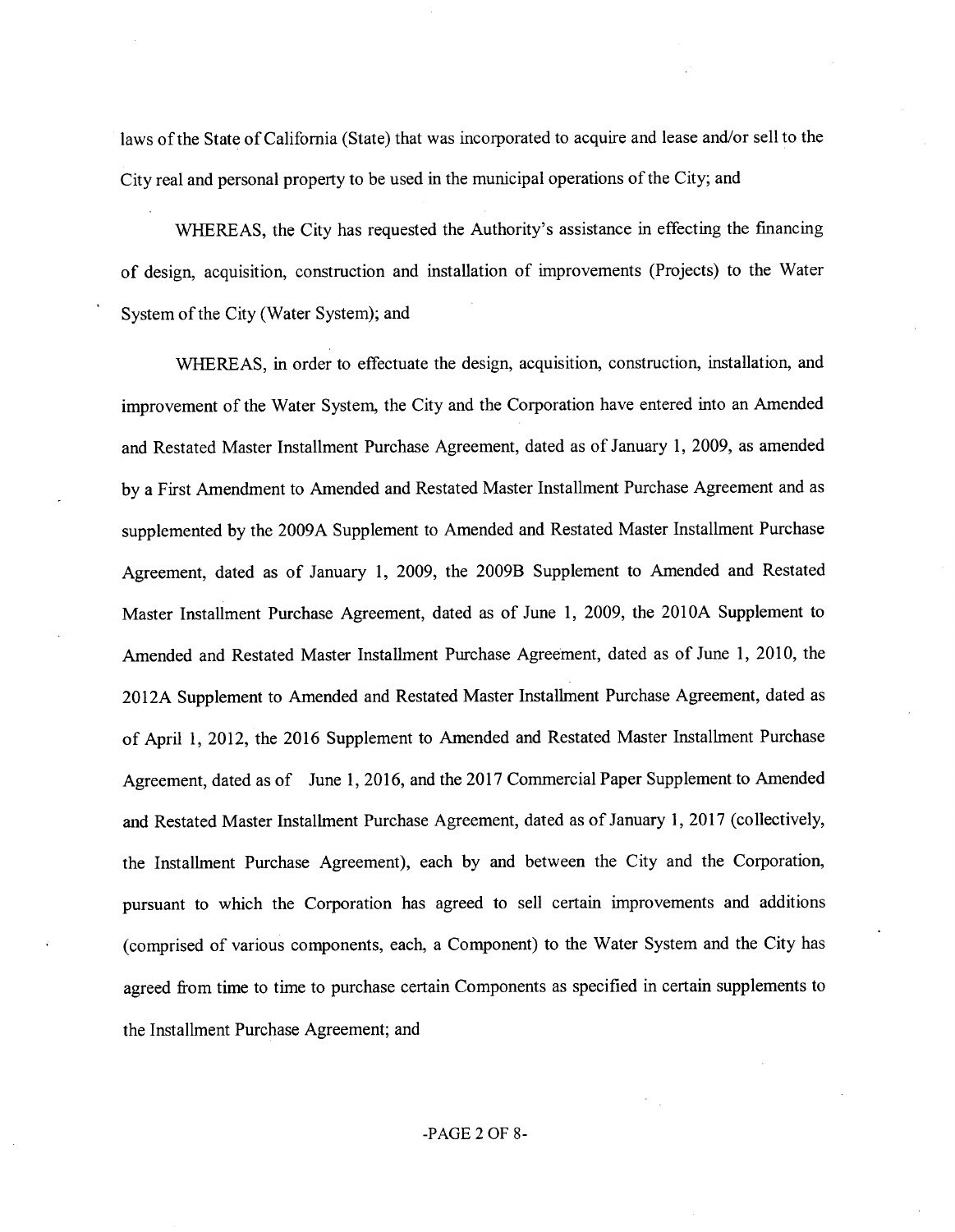WHEREAS, the City has determined pursuant to an ordinance introduced at a meeting of the City Council of the City of San Diego on the date hereof (Ordinance), that it is in the best interests of the City to request the Authority to issue one or more series of water revenue bonds, payable from senior or subordinated Installment Payments secured by Net System Revenues of the Water Utility Fund as may be specified in one or more Supplements to the Installment Purchase Agreement (Water Revenue Bonds), in an aggregate principal amount not to exceed \$283,000,000 to (a) finance additional capital improvements to the Water System, (b) pay the Subordinated Water Revenue Commercial Paper Notes, Series A (Payable Solely from Subordinated Installment Payments Secured by Net System Revenues of the Water Utility Fund) and the Subordinated Water Revenue Commercial Paper Notes, Series B (Payable Solely from Subordinated Installment Payments Secured by Net System Revenues of the Water Utility Fund) of the Authority (Commercial Paper Notes) which were issued to initially finance a portion of the Projects, and (c) pay the costs of issuance incurred in connection with the issuance of the Water Revenue Bonds; and

WHEREAS, in order to finance the additional Water System Projects, the City and the Corporation propose to enter into one or more Supplements to Amended and Restated Master Installment Purchase Agreement (each, a Supplement), supplementing the Installment Purchase Agreement; and

WHEREAS, the Installment Purchase Agreement, as amended, provides that each Supplement shall specify either a senior or subordinate pledge of Net System Revenues (as defined in the Installment Purchase Agreement) as any Authorized Signatory shall determine to be necessary or desirable and approve as being in the best interests of the City; and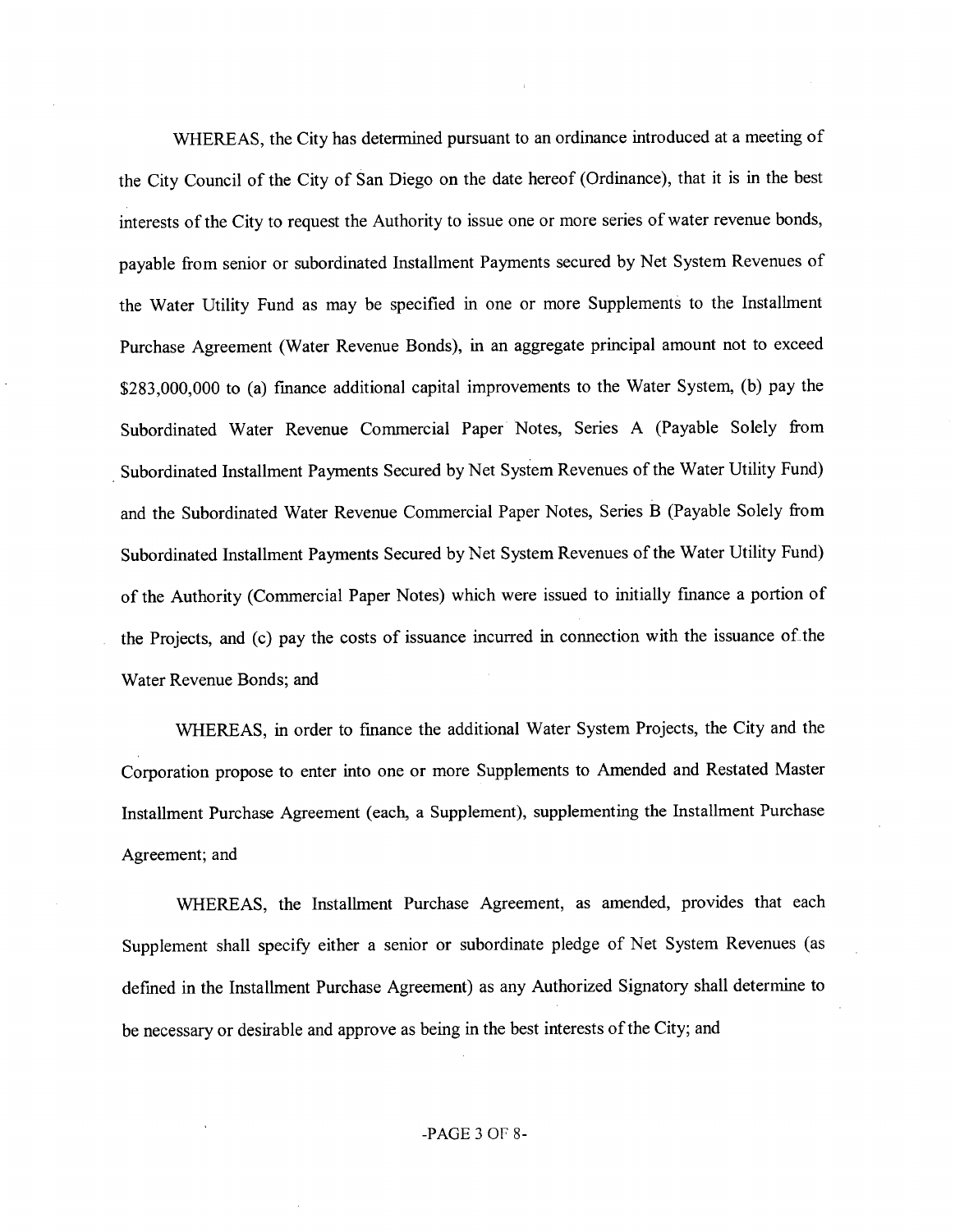WHEREAS, under the Installment Purchase Agreement and each Supplement, the City will be obligated to make Installment Payments (as defined in the Supplement) to the Authority; and

WHEREAS, to further facilitate the proposed financings, the Corporation, as assignor, will execute and deliver one or more forms of an Assignment Agreement (Assignment Agreement), pursuant to which the Corporation will assign all of its right, title, and interest under each Supplement to the Authority, as assignee; and

WHEREAS, the issuance of the Water Revenue Bonds is authorized under the Ordinance in one or more series over time on terms deemed beneficial by and to the City and its residents; and

WHEREAS, to provide for the authentication and delivery of the Water Revenue Bonds, to establish and declare the terms and conditions upon which the Water Revenue Bonds are to be issued and secured, and to secure the repayment thereof, it is proposed that the Authority enter into one or more Supplemental Indentures (each, a Supplemental Indenture) with U.S. Bank National Association, or any successor or substitute trust company or bank having trust powers, as trustee (Trustee), which Supplemental Indenture shall amend and supplement an Indenture, dated as of January 1, 2009, as amended and supplemented by the First Supplemental Indenture, dated as of June 1, 2009, the Second Supplemental Indenture, dated as of June 1, 2010, the Third Supplemental Indenture, dated as of April 1, 2012, the Fourth Supplemental Indenture, dated as of June 1, 2016, and the Fifth Supplemental Indenture, dated as of January 1, 2017 (collectively, the Indenture), each by and between the Authority and the Trustee; and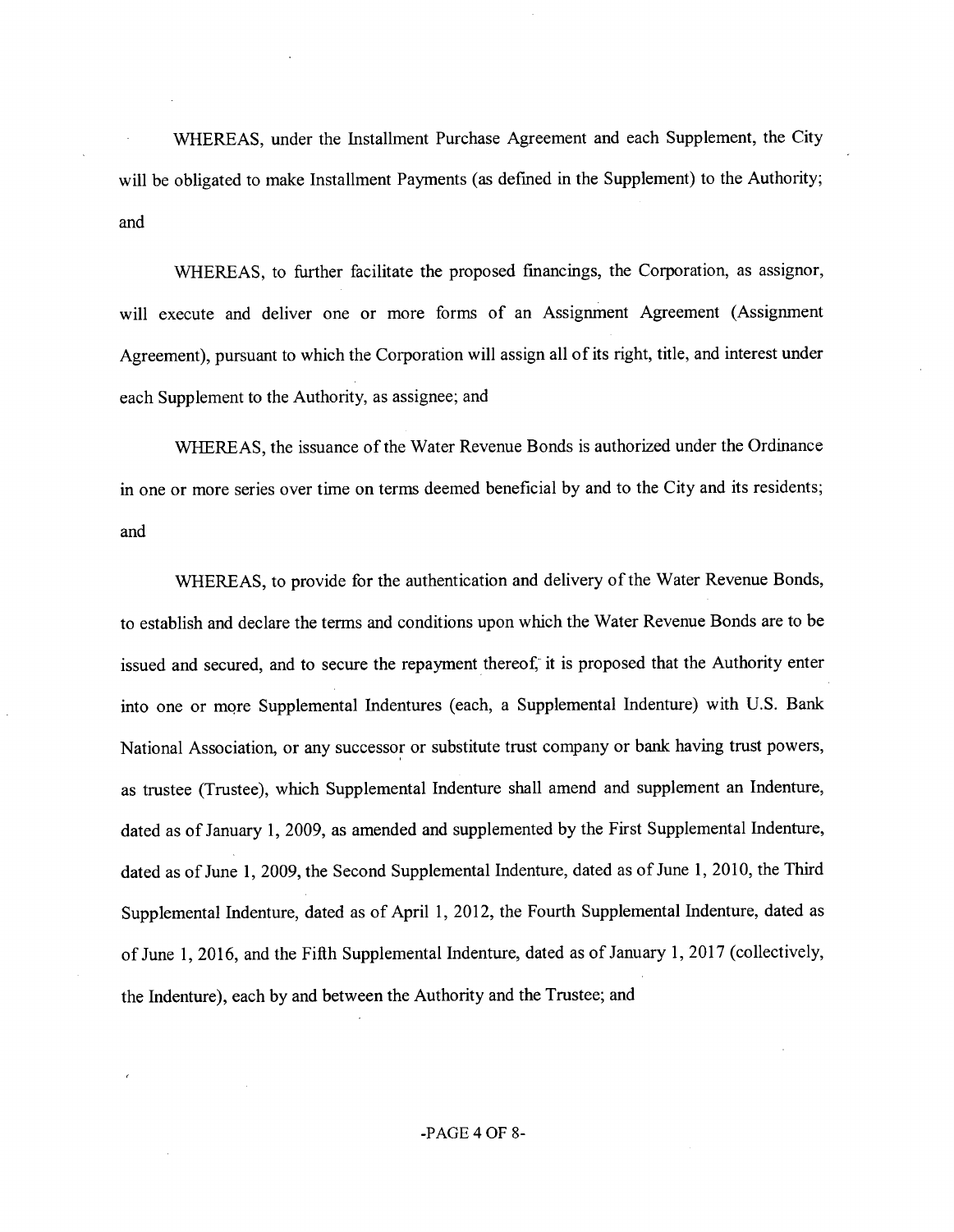WHEREAS, the Authority is authorized to undertake the actions described in this Resolution pursuant to its Joint Exercise of Powers Agreement and the Constitution and applicable laws of the State; NOW, THEREFORE,

BE IT RESOLVED by the Board of Commissioners of the Public Facilities Financing Authority of the City of San Diego (Board of Commissioners), as follows:

Section 1. The Board of Commissioners hereby finds and determines that the statements set forth above in the recitals to this Resolution are true and correct.

Section 2. The issuance of the Water Revenue Bonds in one or more series in an aggregate principal amount not to exceed \$283,000,000 is hereby authorized and approved to provide funds for (a) the financing of Projects and (b) paying the Commercial Paper Notes through the issuance and sale by the Authority of the Water Revenue Bonds, in one or more series, through one or more issuances, provided that, as to each such issuance the true interest cost with respect to the issuance and sale by the Authority of the Water Revenue Bonds not to exceed 5.50% and (b) the paying costs of issuance incurred in connection with the issuance of the Water Revenue Bonds, in each case by public offering now or in the future. The Water Revenue Bonds are authorized to be executed for and in the name of and on behalf of the Authority by the manual or facsimile signature of the Chair or Vice-Chair of the Board of Commissioners of the Authority (each, an Authorized Officer) and attested to by the manual or facsimile signature of the Secretary of the Authority (Secretary) or his or her specified designee. The Water Revenue Bonds, when so executed and attested, are authorized to be delivered to the Trustee for authentication.

Section 3. The form and content of the form of Supplemental Indenture submitted to this meeting, a copy of which Supplemental Indenture is on file in the office of the Office of the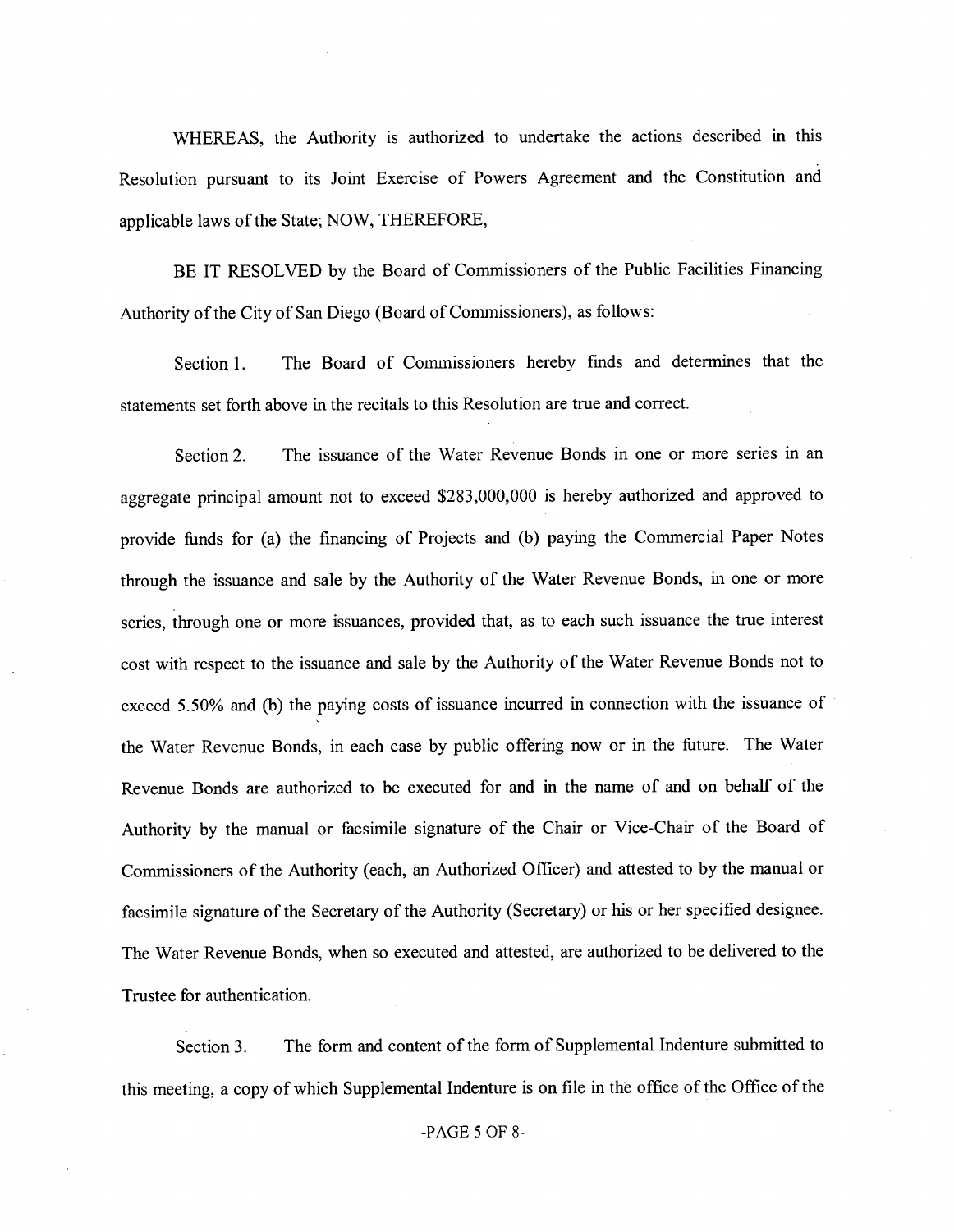Secretary and submitted to this meeting, is hereby approved. The Authorized Officers, and each ofthem, acting alone, are hereby authorized and directed, for and in the name and on behalf of the Authority, to execute and deliver one or more Supplements in conjunction with one or more issuances of the Water Revenue Bonds, in one or more series and on one or more sale dates in substantially the form submitted to this meeting, with such additions, changes and amendments thereto as any Authorized Signatory shall determine are necessary or desirable and approve as being in the best interests of the Authority, and as approved as to form by the City Attorney of the City of San Diego (City Attorney), as counsel to the Authority, or her specified designee, and with such other changes that may be required or requested by Hawkins Delafield & Wood LLP, as Bond Counsel (Bond Counsel), such approval to be conclusively evidenced by the execution and delivery thereof. Each such issuance and each Supplemental Indenture shall specify a senior or subordinate pledge of Net System Revenues (as defined in the Installment Purchase Agreement) as any Authorized Signatory shall determine to be necessary or desirable, and approve as being in the best interests of the City, such approval to be conclusively evidenced by the execution and delivery thereof

Section 4. The form, terms, and provisions of the Assignment Agreement, by and between the Authority and the Corporation, a copy of which is on file in the Office of the Secretary and submitted to this meeting, are hereby approved. The Authorized Officers, and each of them, acting alone, are hereby authorized and directed, for and in the name of and on behalf of the Authority, to execute and deliver one or more forms of the Assignment Agreement, in conjunction with one or more issuances of the Water Revenue Bonds, in one or more series and on one or more sale dates in substantially the form presented to this meeting, with such additions, changes and amendments thereto, as any Authorized Officers shall determine are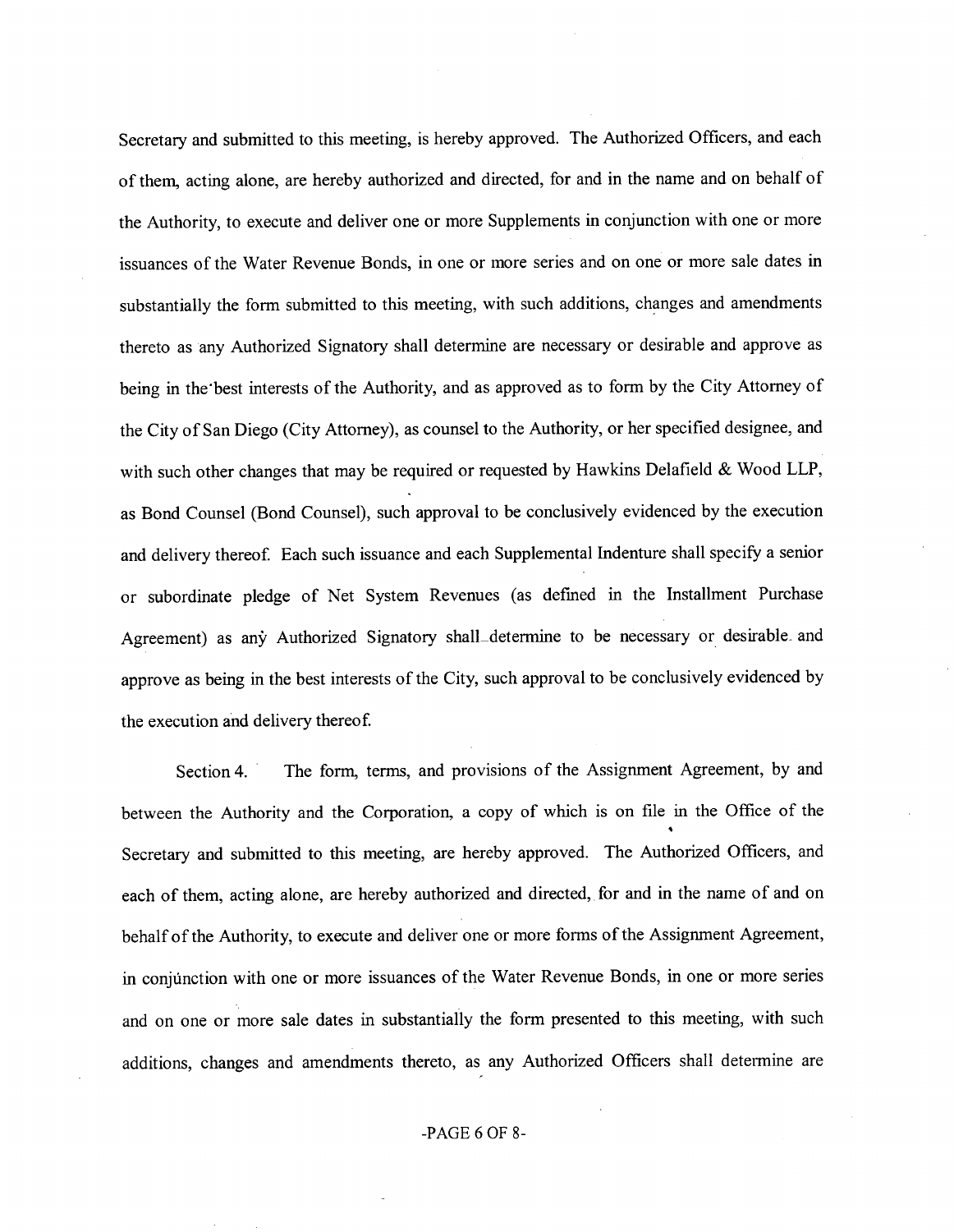necessary or desirable and approve as being in the best interests of the Authority, and as approved as to form by the City Attorney, as counsel to the Authority, or her specified designee, and with such other changes that may be required by Bond Counsel, such approval to be conclusively evidenced by the execution and delivery of the Assignment Agreement.

Section 5. The Authorized Officers, and each of them, acting alone, are hereby authorized and directed to take all actions and execute any and all documents necessary or advisable to in order to order to consummate, carry out, give effect to and comply with the terms and intent of this Resolution and the consummation of the transactions contemplated hereby. Any actions heretofore taken by such officers in furtherance of any of the transactions authorized herein are hereby ratified, confirmed, and approved.

Section 6. The Authorized Officers, and each of them, acting alone, are hereby authorized and directed, for and in the name of and on behalf of the Authority, to do any and all things and take any and all actions, from time to time, consistent with this Resolution and the documents approved herein and other documents authorized by this Resolution, including, without limitation, payment of necessary and appropriate fees and expenses of bond counsel, disclosure counsel, munieipal advisor and other professionals retained by the Authority, and execute and deliver any and all certificates, agreements and other documents (including, but not limited to, the tax compliance certificate) which they, or any of them, may deem necessary or advisable to consummate the transactions evidenced by the documents referenced herein in accordance with this Resolution.